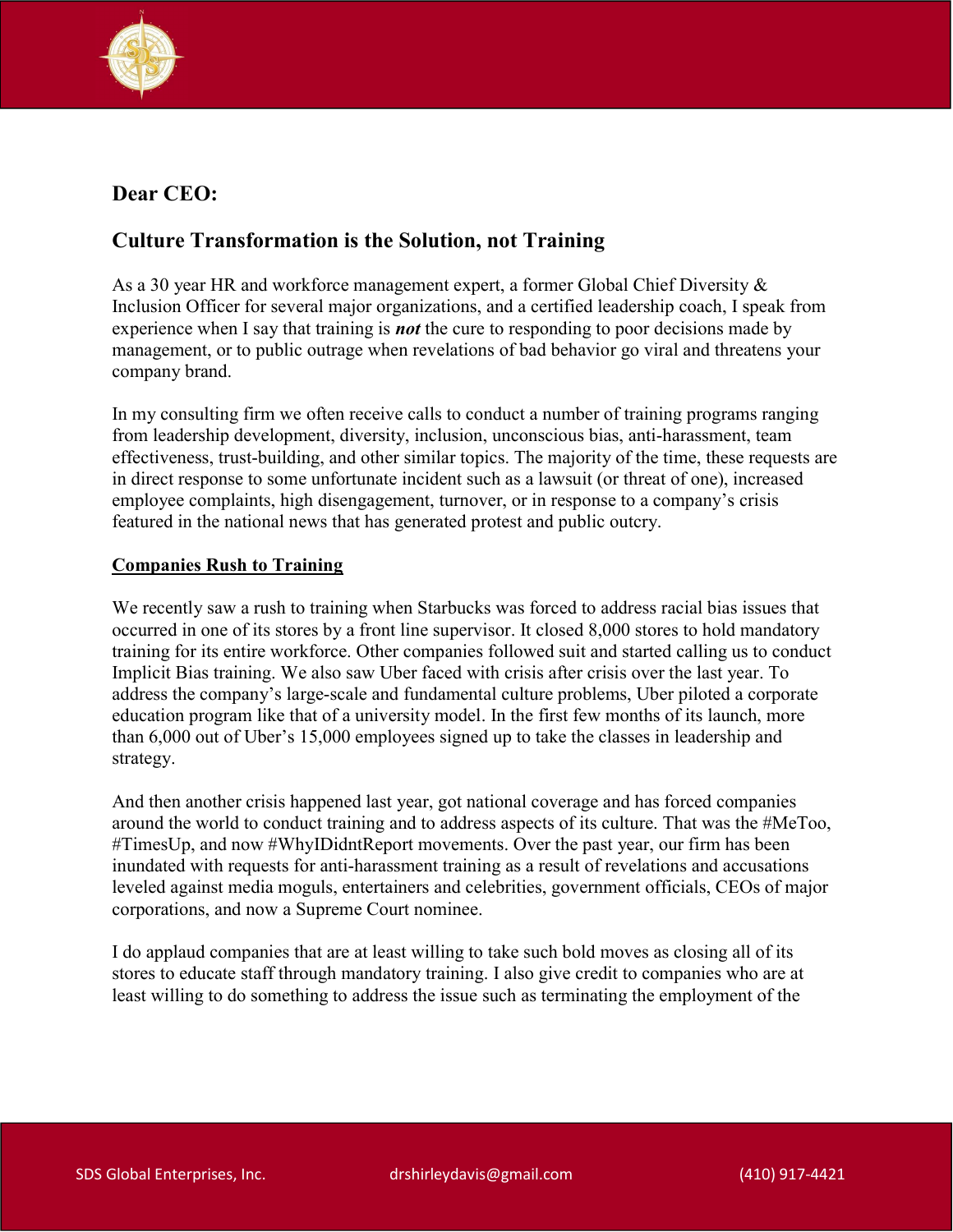

violators, airing new commercials as a PR campaign to reinvent its brand, and hosting listening tours. However, I do wonder what happened after the training was concluded, employees went back to work, and the public applauded the company's show of commitment to training and education. My response to clients in these types of situations is that a few hours of training, a 60 second commercial, or a one hour focus group won't result in behavior, attitude, or mindset shifts. The reality is that training is not the fix. Culture transformation is the solution.

Training should not be the first step, nor should it be the only step. If the necessary systems are not in place to drive sustainable change, this huge investment of training time, money, and resources will be deemed a futile exercise. It's what happens beyond these activities and in the culture of the company on a daily basis that will make the difference.

### What is Workplace Culture?

The topic of corporate culture has been active in some organizations for decades, but it is now a global issue as more institutions are addressing organizational health. Culture consists of the norms, values, behaviors and attitudes that the company rewards or holds in high esteem. In an article published last year in Harvard Business Review entitled, "Changing Company Culture Requires a Movement, Not a Mandate" culture was described as being like the wind. "It is invisible, yet its effect can be seen and felt. When it is blowing in your direction, it makes for smooth sailing. When it is blowing against you, everything is more difficult." Company culture can make or break your brand and reputation among customers and top talent; it can impact employee productivity, engagement, creativity, and retention; and it can affect bottom line profits and company success.

Employees are demanding at the very least, that our workplaces be more inclusive, welcoming, respectful, create a sense of belonging, and be free from harassment. For some companies with legacy cultures and those who have existed over a century, this is an extremely hard change management process. But it's necessary in this era of demographic shifts where the global workforce and marketplace is much more diverse, multicultural, multigenerational, and working more virtually and flexibly. So how does this happen? How do you really move the needle beyond training activities?

Where I have seen the greatest success in working with my clients to move the needle is when they are willing to implement a more comprehensive and robust strategy rather than a quick fix. So here are my proven steps to successfully transforming culture.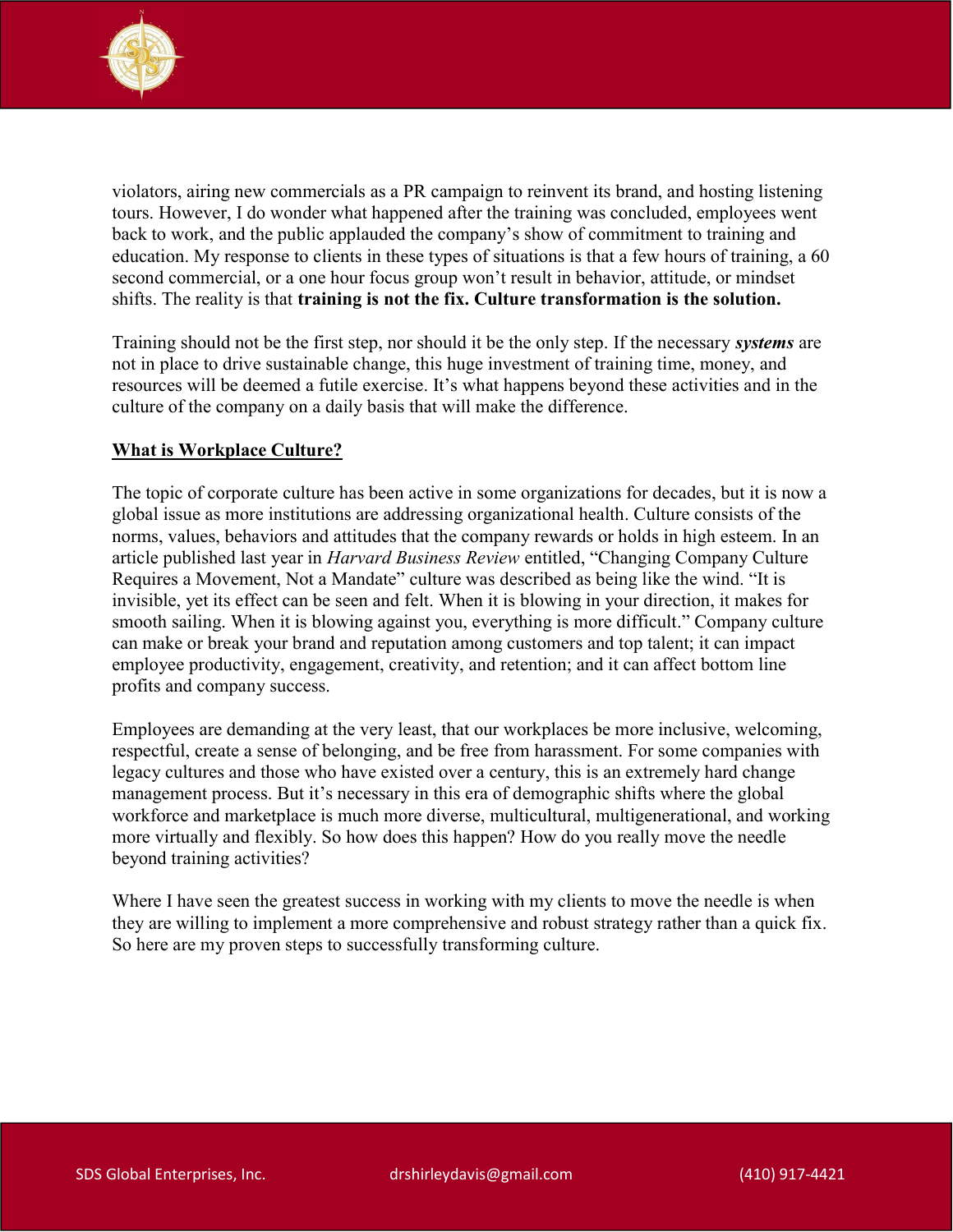



Assess your culture.

Revise your policies, procedures, and strategic plan.

Establish core values.

Communicate continuously.

Change the people who don't want to change.

Replace archaic belief systems.

Integrate inclusive behaviors into all organizational processes and practices.

Offer learning and development resources.

Lead by example.

Practice sound decision making and problem solving.

Institute accountability systems that reward inclusive behaviors and that reinforce your company values.

Sustain the culture by operationalizing all of the above strategies through continuous innovation and transformation.

© 2018 SDS Global Enterprises, Inc.

The steps presented above are not ranked in any particular order, but when we are working with our clients, we always recommend that they start at the Assess phase. This is the most critical step in the process because it uncovers and reveals the current state of the company and establishes how much ground work needs to be done. In this first step we conduct a S.W.O.T. analysis, Stakeholder interviews with internal and external personnel, culture audit, leadership assessments both individually as well as with the senior management team as a group, administer employee surveys, and conduct focus groups with staff. Determining which order to implement